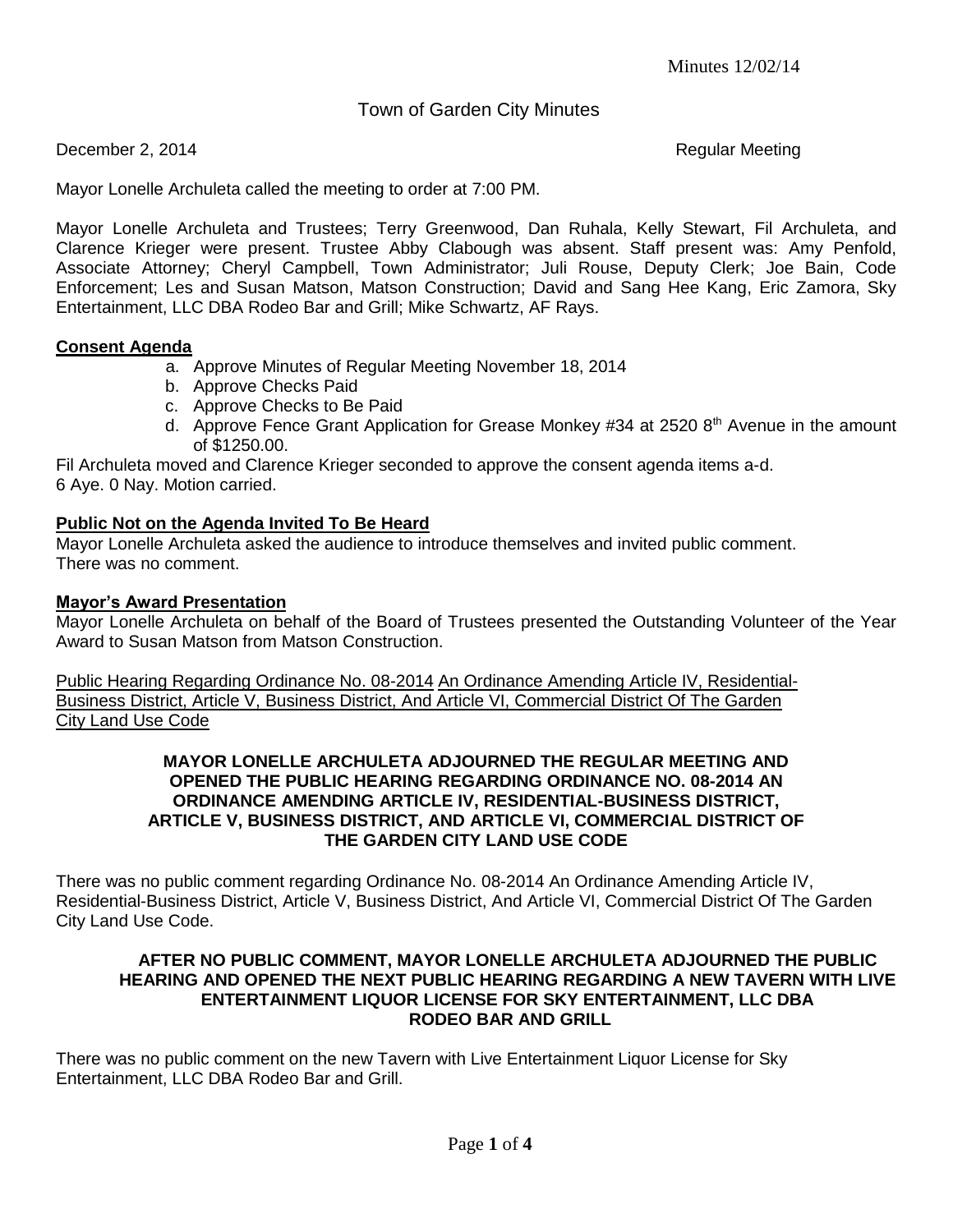# **MAYOR LONELLE ARCHULETA ADJOURNED THE PUBLIC HEARING AND RESUMED THE REGULAR MEETING.**

# **Liquor Licensing Issues**

# a. **Sky Entertainment, LLC DBA Rodeo Bar and Grill Tavern with Live Entertainment Liquor License Application**

Sky Entertainment, LLC DBA Rodeo Bar and Grill at 510 25<sup>th</sup> Street submitted a Tavern with Live Entertainment Liquor License Application. The establishment has a Hotel/Restaurant Liquor License but has requested to discontinue the Hotel/Restaurant Liquor License and applied for a Tavern With Live Entertainment Liquor License. David Kang was present to represent the license. All the necessary paperwork was submitted and all fees were paid.

The Board of Trustees had questions regarding the Police Report about the large bar fight that had occurred on November 24<sup>th</sup>, 2014 where 25 deputies were dispatched to the bar. David Kang and Eric Zamora from Rodeo Bar and Grill explained because of a music concert there was a large crowd at the bar. The bar was closing when a fight broke out. They stated that extra security was hired for the concert and that the Security Team had the fight under control. They did not know why 25 deputies were dispatched. There was one person arrested and three people were issued Disorderly Conduct Citations.

Terry Greenwood moved and Fil Archuleta seconded to approve the Tavern with Live Entertainment Liquor License Application for the Sky Entertainment, LLC DBA Rodeo Bar and Grill. 6 Aye. 0 Nay. Motion carried.

b. **Sky Entertainment, LLC DBA Rodeo Bar and Grill Report of Changes Application** Sky Entertainment, LLC DBA Rodeo Bar and Grill at 510 25<sup>th</sup> Street submitted a Report of Changes Application for a Registered Manager. David Kang was present to represent the license. All the necessary paperwork was submitted and all fees paid. Terry Greenwood moved and Fil Archuleta seconded to approve the Report of Changes Application for Sky Entertainment, LLC DBA Rodeo Bar and Grill. 6 Aye. 0 Nay. Motion carried.

c. **AF Rays Tavern with Live Entertainment Liquor License Renewal Application** AF Rays at 2700 8<sup>th</sup> Avenue submitted a Tavern with Live Entertainment Liquor License Renewal Application. Mike Schwartz was present to represent the license. All the necessary paperwork was submitted and all fees were paid. All departments report no uncorrected violations and no objections to renewal. Clarence Krieger moved and Fil Archuleta seconded to approve the Tavern with Live Entertainment Liquor License Renewal Application for AF Rays. 6 Aye. 0 Nay. Motion carried.

#### **Consider Leta Meyers (American Auto Body) Pavement Grant Application Including Final Review and Payment**

Leta Meyers (American Auto Body) at 2514 8<sup>th</sup> Avenue submitted a Pavement Grant Application for approval, final review and payment. All the documentation was included in the Board Packets for review. Clarence Krieger moved and Fil Archuleta seconded to approve the Pavement Grant Application and payment in the amount of \$1750.00 for Leta Meyers. 6 Aye. 0 Nay. Motion carried.

## **Consider Grease Monkey #34 Pavement Grant for Final Review and Payment**

Grease Monkey #34 at 2520 8<sup>th</sup> Avenue completed their Pavement Grant Project and submitted all documentation. Fil Archuleta moved and Clarence Krieger seconded to approve the Pavement Grant Payment in the amount of \$8000.00. 6 Aye. 0 Nay. Motion carried.

# **Consider Downtown Colorado, Inc. Assessment Team Agreement**

Fil Archuleta moved and Clarence Krieger seconded to approve the Downtown Colorado, Inc. Assessment Team Agreement. 6 Aye. 0 Nay. Motion carried.

## **Consider Weld County Referral SPR 14-0021 and COZ 14-0007**

Fil Archuleta moved and Clarence Krieger seconded to answer "no conflicts with our interests" to Weld County Referrals SPR 14-0021 and COZ 14-0007. 6 Aye. 0 Nay. Motion carried.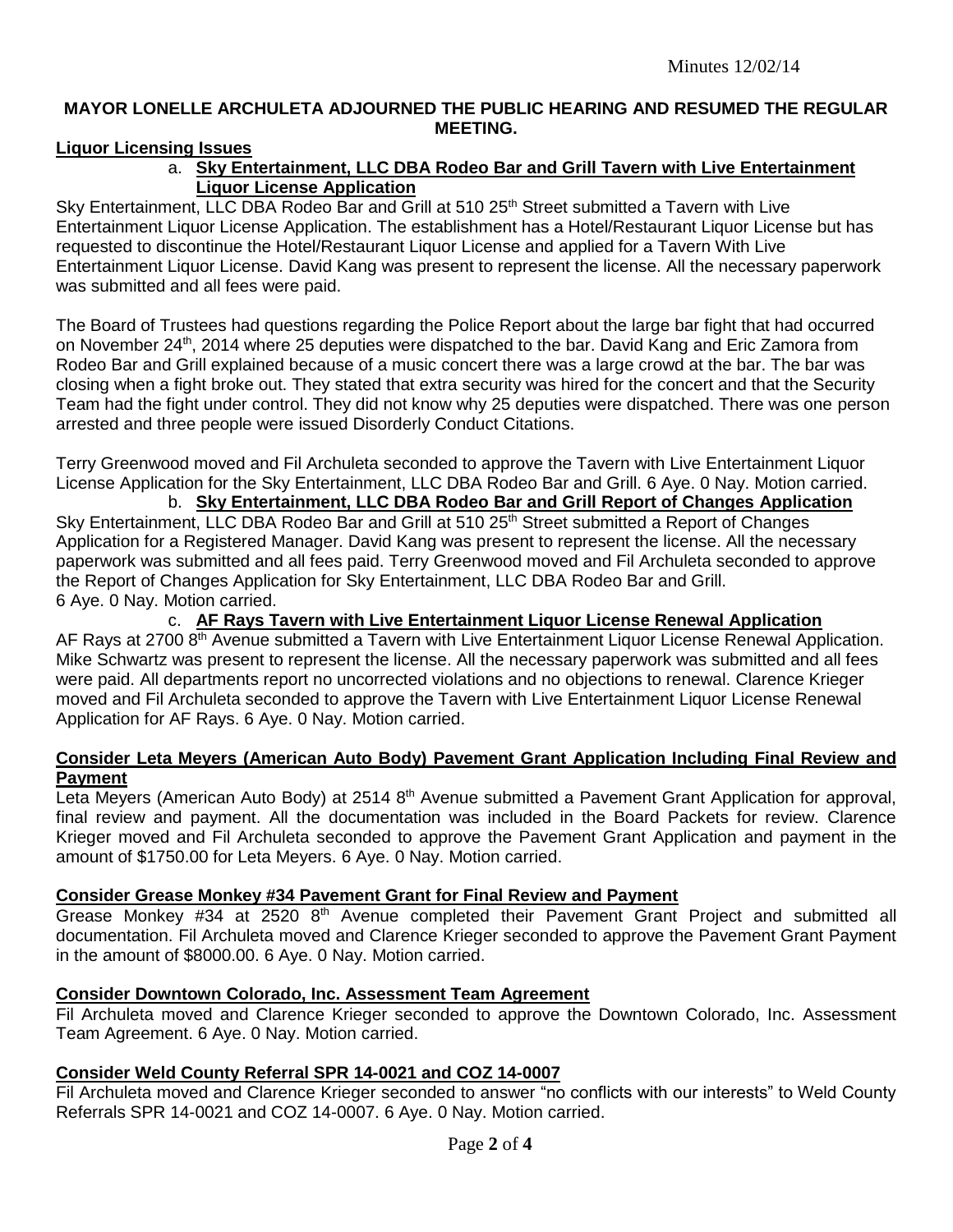# **Resolution No. 12-2014 A Resolution To Adopt The Budget**

Fil Archuleta moved and Clarence Krieger seconded to adopt Resolution No. 12-2014. A Resolution To Adopt The Budget. A roll call vote was taken. Trustee Kelly Stewart YES Trustee Terry Greenwood YES Trustee Clarence Krieger YES Mayor Lonelle Archuleta YES Trustee Dan Ruhala YES Trustee Fil Archuleta YES. 6 Aye. 0 Nay. Resolution No. 12-2014 was adopted.

# **Resolution No. 13-2014 A Resolution To Appropriate Sums Of Money**

Fil Archuleta moved and Clarence Krieger seconded to adopt Resolution No. 13-2014. A Resolution To Appropriate Sums Of Money. A roll call vote was taken. Mayor Lonelle Archuleta YES Trustee Clarence Krieger YES Trustee Terry Greenwood YES Trustee Kelly Stewart YES Trustee Fil Archuleta YES Trustee Dan Ruhala YES. 6 Aye. 0 Nay. Resolution No. 13-2014 was adopted.

#### **Resolution 14-2014 A Resolution Levying General Property Taxes For The Year 2014 To Help Defray The Costs Of Government, For The Town Of Garden City, Colorado, For The 2015 Budget Year.**

Fil Archuleta moved and Clarence Krieger seconded to adopt Resolution No. 14-2014. A Resolution Levying General Property Taxes For The Year 2014 To Help Defray The Costs Of Government, For The Town Of Garden City, Colorado, For The 2015 Budget Year. A roll call vote was taken. Trustee Dan Ruhala YES Trustee Fil Archuleta YES Trustee Clarence Krieger YES Trustee Kelly Stewart YES Trustee Terry Greenwood YES Mayor Lonelle Archuleta YES. 6 Aye. 0 Nay. Resolution No.14-2014 was adopted.

### **Consider Colorado Open Records Act Policy for The Town of Garden City Including Fee Schedule and Request Form**

A copy of the Colorado Open Records Act Policy for the Town of Garden City Including Fee Schedule and Request Form was included in the Board Packets for review.

# **A Resolution No 15-2014 A Resolution Approving The Colorado Open Records Act Policy And Fee Schedule**

Fil Archuleta moved and Clarence Krieger seconded to adopt Resolution No. 15-2014. A Resolution Approving The Colorado Open Records Act Policy And Fee Schedule. A roll call vote was taken. Trustee Fil Archuleta YES Trustee Dan Ruhala YES Mayor Lonelle Archuleta YES Trustee Clarence Krieger YES Trustee Terry Greenwood YES Trustee Kelly Stewart YES. 6 Aye. 0 Nay. Resolution No. 15-2014 was adopted.

## **Consider Surface Pro 3 Tablet Quotes Or Dell Laptops**

Fil Archuleta moved and Clarence Krieger seconded to approve the purchase of three Surface Pro 3 Tablets for Trustees Dan Ruhala, Terry Greenwood and Fil Archuleta and two Dell 2 in 1 Laptops for Mayor Lonelle Archuleta and Deputy Clerk Juli Rouse. 6 Aye. 0 Nay. Motion carried.

## **Consider Appointment of the Town Administrator Including Employment Agreement**

Fil Archuleta moved and Clarence Krieger seconded to approve the appointment of Cheryl Campbell as Town Administrator including approval of an Employment Agreement. 6 Aye. 0 Nay. Motion carried.

# **Attorney's Report**

Attorney Don Hoff recommended that a permanent barricade be installed along the drainage improvements on 27<sup>th</sup> Street. Until a permanent barricade can be installed, there should be a temporary barricade installed for public safety. The Board instructed the Clerk's Office to contact C-DOT regarding the condition of the C-DOT drainage ditch that runs south from  $27<sup>th</sup>$  Street drainage improvements.